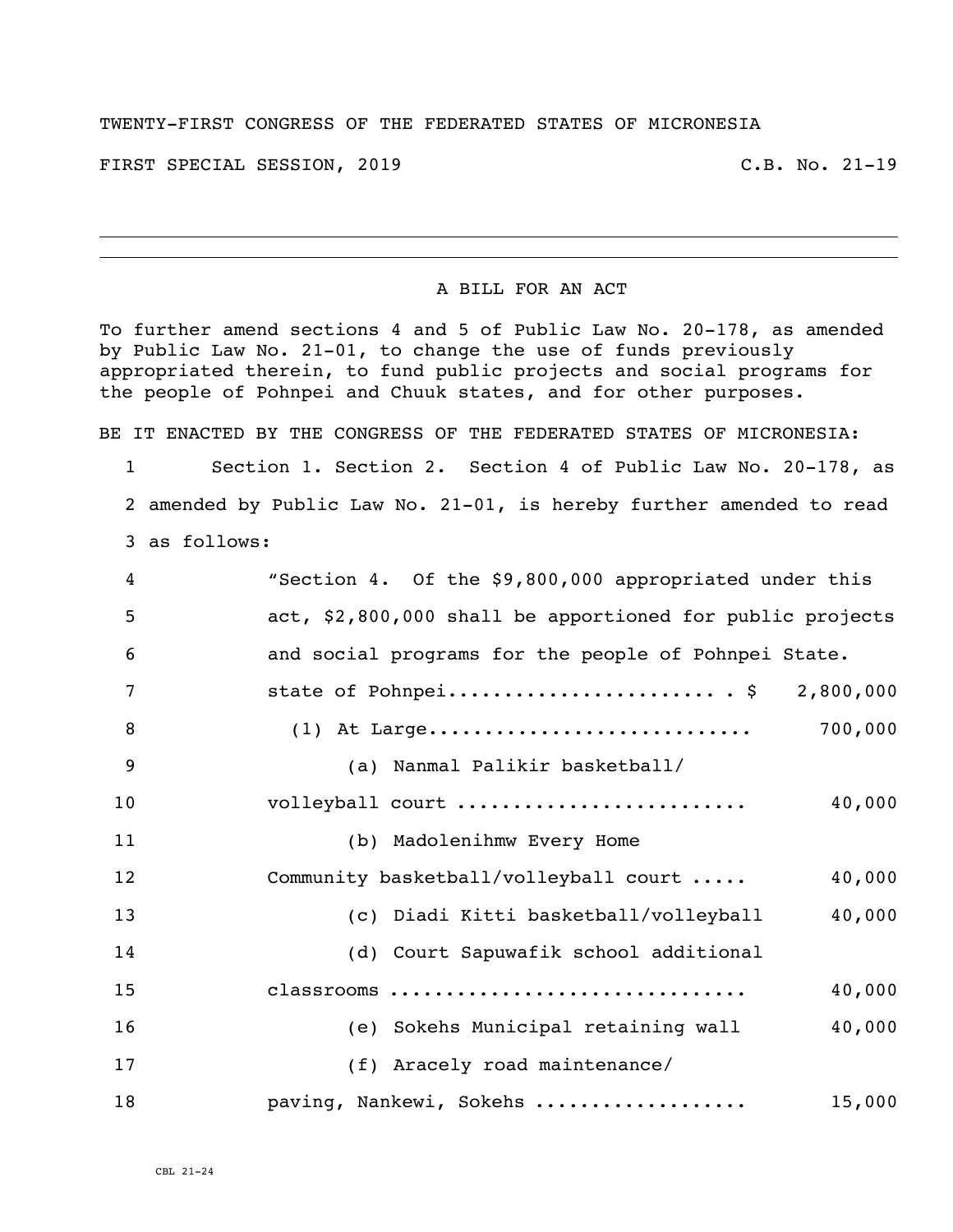| $\mathbf{1}$   | (g) Sospens Secondary road                           |         |
|----------------|------------------------------------------------------|---------|
| $\overline{2}$ | maintenance, Pehleng, Kitti  \$                      | 15,000  |
| 3              | (h) Public Safety Fish and                           |         |
| 4              | Wildlife Outboard motor                              | 17,000  |
| 5              | (i) Epna road Nanwelin Rohi                          | 15,000  |
| 6              | (j) Lewetik Sokehs Community                         |         |
| 7              | Center renovation                                    | 15,000  |
| 8              | (k) Kitam Road Maintenance/paving                    | 50,000  |
| 9              | (1) UCCP Kolonia Community Center                    |         |
| 10             | Access road/parking                                  | 77,000  |
| 11             | (m) Marau Kitti Dredging and Landfill                | 30,000  |
| 12             | (n) Wapar, Madolenihmw Community                     |         |
| 13             | water project                                        | 15,000  |
| 14             | (o) Dien, Kitti Kolden Manuel                        |         |
| 15             | road improvement                                     | 35,000  |
| 16             | Mwakot, Kitti road maintenance/paving 100,000<br>(p) |         |
| 17             | PICS to Dolonier road paving overlay 50,000<br>(q)   |         |
| 18             | (r) NMS School fencing                               | 20,000  |
| 19             | (s) Madolenihmw Constitution/                        |         |
| 20             | activities/sports events                             | 6,000   |
| 21             | (t) Outreach program                                 | 40,000  |
| 22             | (2) Election District No. 1                          | 700,000 |
| 23             | (a) Seidokonowa road one project                     | 60,000  |
| 24             | (b) Seidokonowa road two project                     | 35,000  |
| 25             | (c) Pohnrakied dock project                          | 40,000  |
|                |                                                      |         |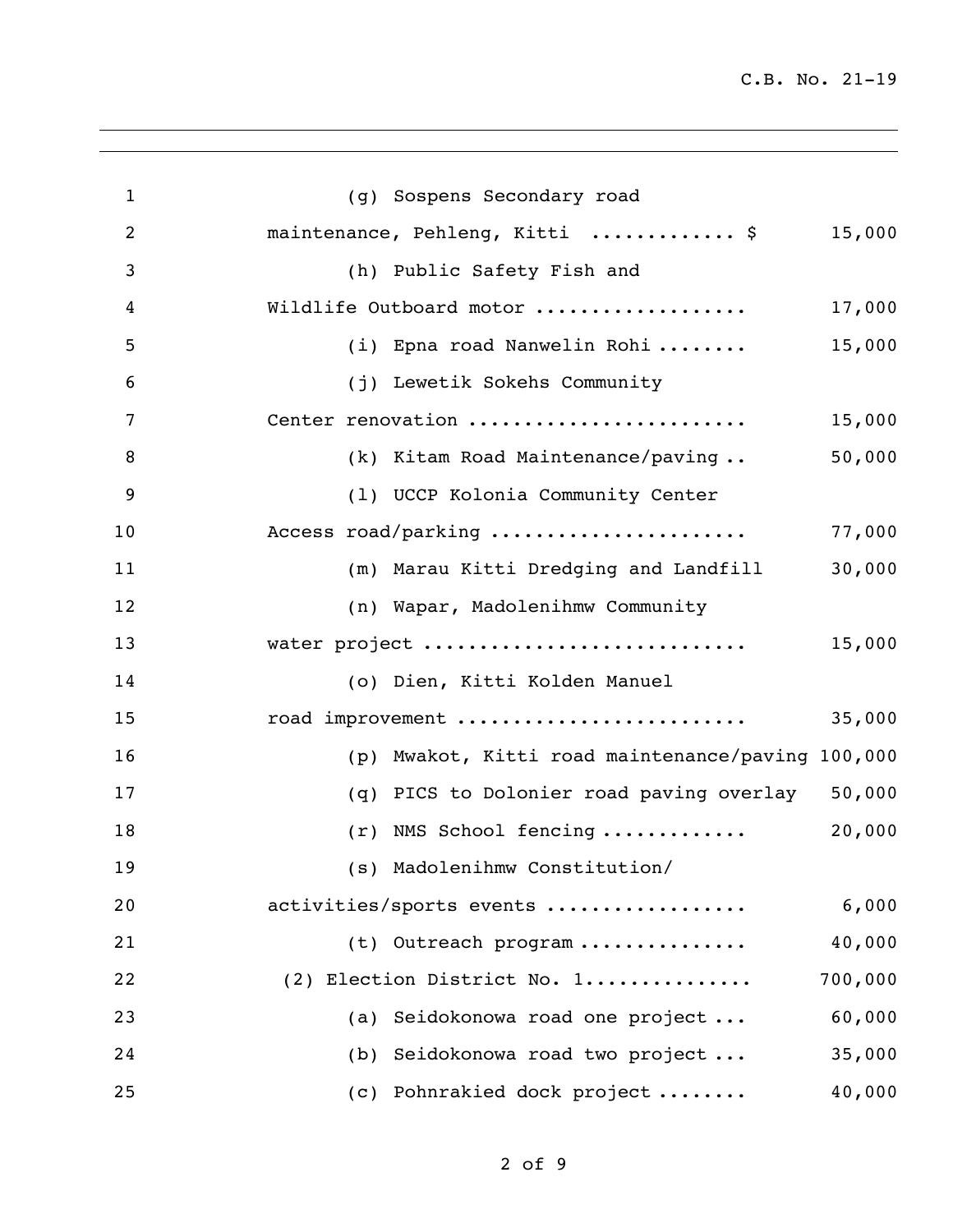| 1              | (d) Caroline Island Air charters                       |  |
|----------------|--------------------------------------------------------|--|
| $\overline{2}$ | (current and prior obligations)  \$<br>12,000          |  |
| 3              | Sapwohn basketball court construction<br>30,000<br>(e) |  |
| 4              | 200,000<br>Peidie mangrove pathway project<br>(f)      |  |
| 5              | Solar lights<br>35,000<br>(g)                          |  |
| 6              | 30,000<br>Beautification project<br>(h)                |  |
| 7              | 40,000<br>(i) Nanpohnmal road/bridges improvement      |  |
| 8              | (j) Sokehs Constitution Convention                     |  |
| 9              | subsidy<br>30,000                                      |  |
| 10             | $(k)$ Communication<br>40,000                          |  |
| 11             | (1) Sapwuahfik Nan Pepper                              |  |
| 12             | Community building<br>15,000                           |  |
| 13             | Sokehs ridge cleaning<br>18,000<br>(m)                 |  |
| 14             | Saint Barnabas Community Nahs<br>20,000<br>(n)         |  |
| 15             | 50,000<br>Pohnpei Utility Corporation subsidy<br>(0)   |  |
| 16             | Sokehs Council subsidy<br>10,000<br>(p)                |  |
| 17             | COM-FSM students outstanding<br>(q)                    |  |
| 18             | payment/tuition<br>10,000                              |  |
| 19             | (r) Palikir Elementary School food stall 25,000        |  |
| 20             | 700,000<br>(3) Election District No. 2                 |  |
| 21             | (a) Travel needs<br>25,000                             |  |
| 22             | (b) Community Outreach                                 |  |
| 23             | 25,000<br>and Advocacy Program                         |  |
| 24             | (c) Medical referral program<br>20,000                 |  |
| 25             | Students financial assistance<br>20,000<br>(d)         |  |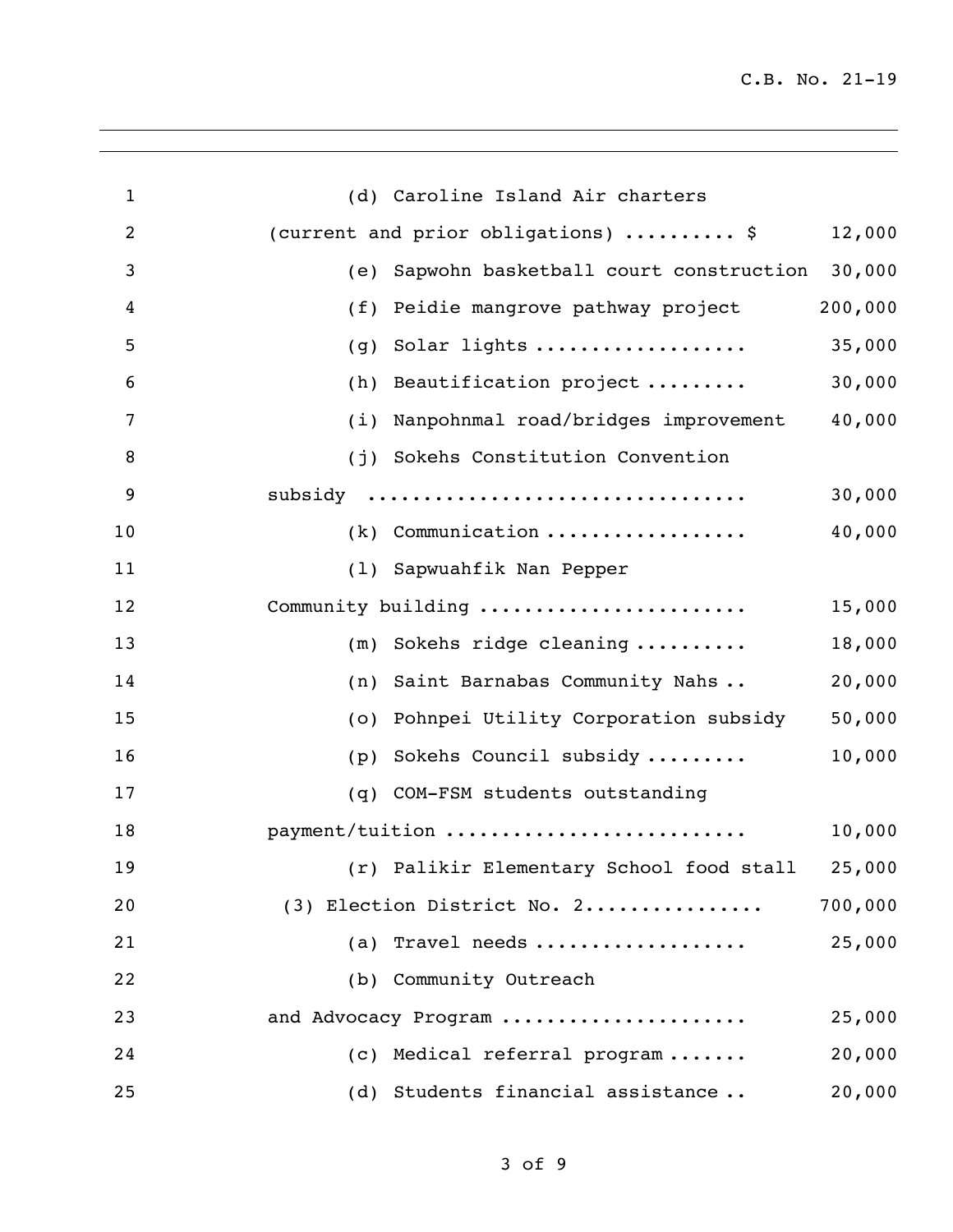| $\mathbf{1}$   | (e) [Students abroad housing allowance]                 |         |
|----------------|---------------------------------------------------------|---------|
| $\overline{2}$ | Meninkeder lapalap subsidy  \$                          | 20,000  |
| 3              | (f) Water Delivery Assistance [100,000]                 | 75,000  |
| 4              | Roads improvement<br>(g)                                | 300,000 |
| 5              | Kinakapw road (Nixon M) paving.<br>(h)                  | 30,000  |
| 6              | Purchase of coral/equipment rental<br>(i)               | 100,000 |
| 7              | Mand community flatbed truck<br>(j)                     | 10,000  |
| 8              | (k) Solar lights $\ldots \ldots \ldots \ldots$ [50,000] | 30,000  |
| 9              | (1) SYO Softball Team to Maui 2019                      |         |
| 10             | Liberation Day Celebration                              | 25,000  |
| 11             | (m) Culverts purchase                                   | 20,000  |
| 12             | (4) Election District No. 3                             | 700,000 |
| 13             | (a) Students summer program                             |         |
| 14             | financial support                                       | 50,000  |
| 15             | (b) Micronesian Baseball                                |         |
| 16             | Classic financial support                               | 30,000  |
| 17             | (c) Nett Solar streetlights                             | 100,000 |
| 18             | (d) Pingelap Municipal                                  |         |
| 19             | Government public projects and subsidy                  | 50,000  |
| 20             | (e) Mwokilloa Municipal                                 |         |
| 21             | Government public projects and subsidy                  | 50,000  |
| 22             | (f) Lewetik, Nett roads paving                          | 75,000  |
| 23             | $(g)$ Otohi, U roads paving                             | 85,000  |
| 24             | (h) Medical referral                                    | 20,000  |
| 25             | (i) Community Outreach                                  |         |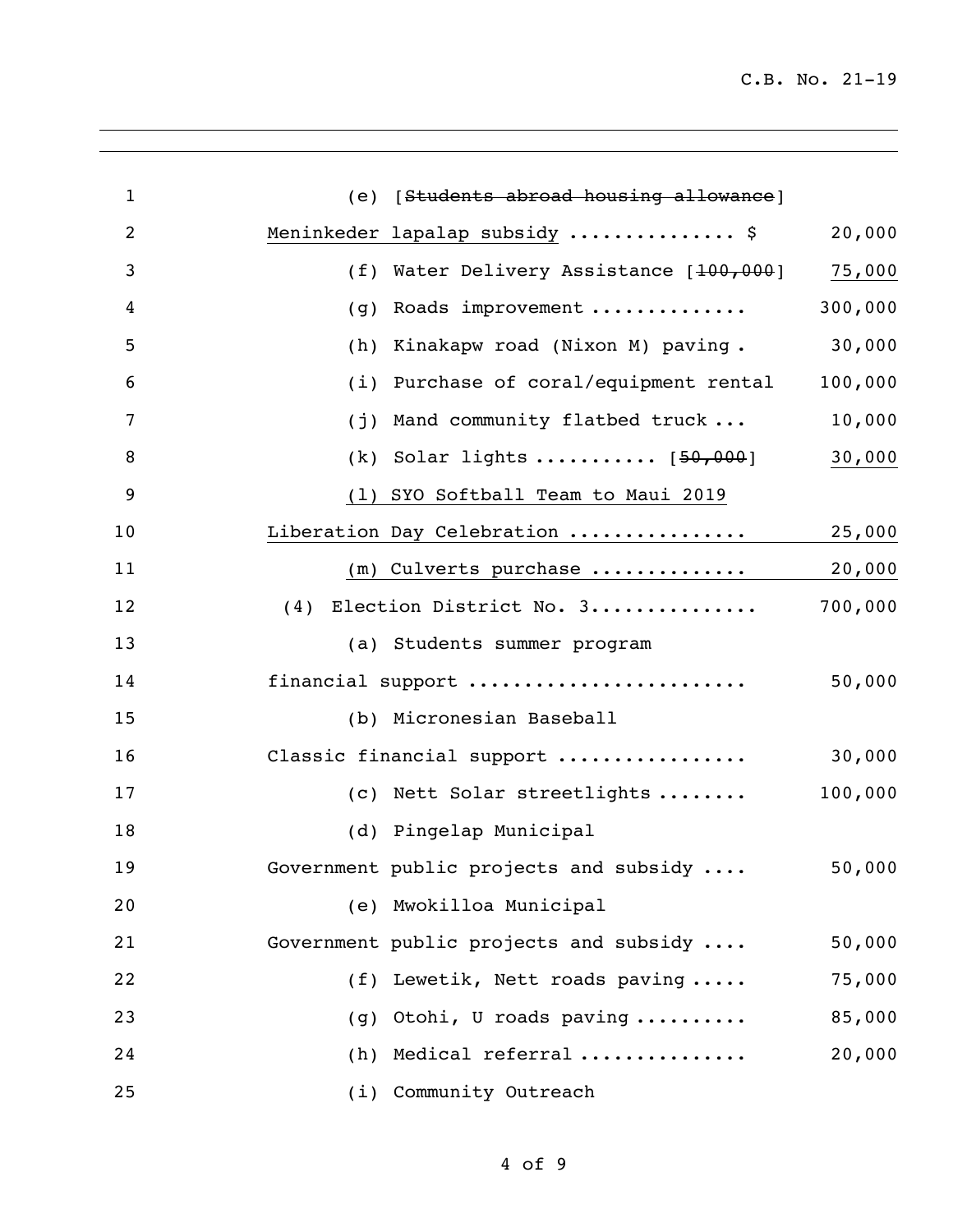| $\mathbf 1$    | and Advocacy Program  \$                                     | 50,000    |
|----------------|--------------------------------------------------------------|-----------|
| $\overline{2}$ | (j) Purchase of coral filling materials                      | 50,000    |
| 3              | (k) Nett Civic Center                                        | 50,000    |
| 4              | (1) Nan U road side railing construction                     | 50,000    |
| 5              | (m) Pali Ais, Nett road construction                         | 25,000    |
| 6              | (n) Awak Likin Pein Awak school                              |           |
| 7              | multi purpose building                                       | 15,000''  |
| 8              | Section 2. Section 5 of Public Law No. 20-178, as amended by |           |
|                | 9 Public Law No. 21-01, is hereby further amended to read as |           |
|                | 10 follows:                                                  |           |
| 11             | "Section 5. Of the \$9,800,000 appropriated under this       |           |
| 12             | act, \$4,200,000 shall be apportioned for public projects    |           |
| 13             | and social programs for the people of Chuuk State.           |           |
| 14             | state of Chuuk\$                                             | 4,200,000 |
| 15             | $(1)$ At Large                                               | 700,000   |
| 16             | (a) Administrative support cost[30,000]                      | 40,000    |
| 17             | (b) Contributions to State,                                  |           |
| 18             | Municipal and Community activities,                          |           |
| 19             | Programs and events $\ldots \ldots \ldots \ldots$ [50,000]   | 60,000    |
| 20             | (c) Students' financial assistance $[40,000]$ 50,000         |           |
| 21             | (d) Leaders, patients and students                           |           |
| 22             | travel needs $[50,000]$                                      | 60,000    |
| 23             | (e) Fishing project $[120,000]$                              | 130,000   |
| 24             | (f) Housing renovation/improvement.                          | 200,000   |
| 25             | (g) Land transportation                                      | 60,000    |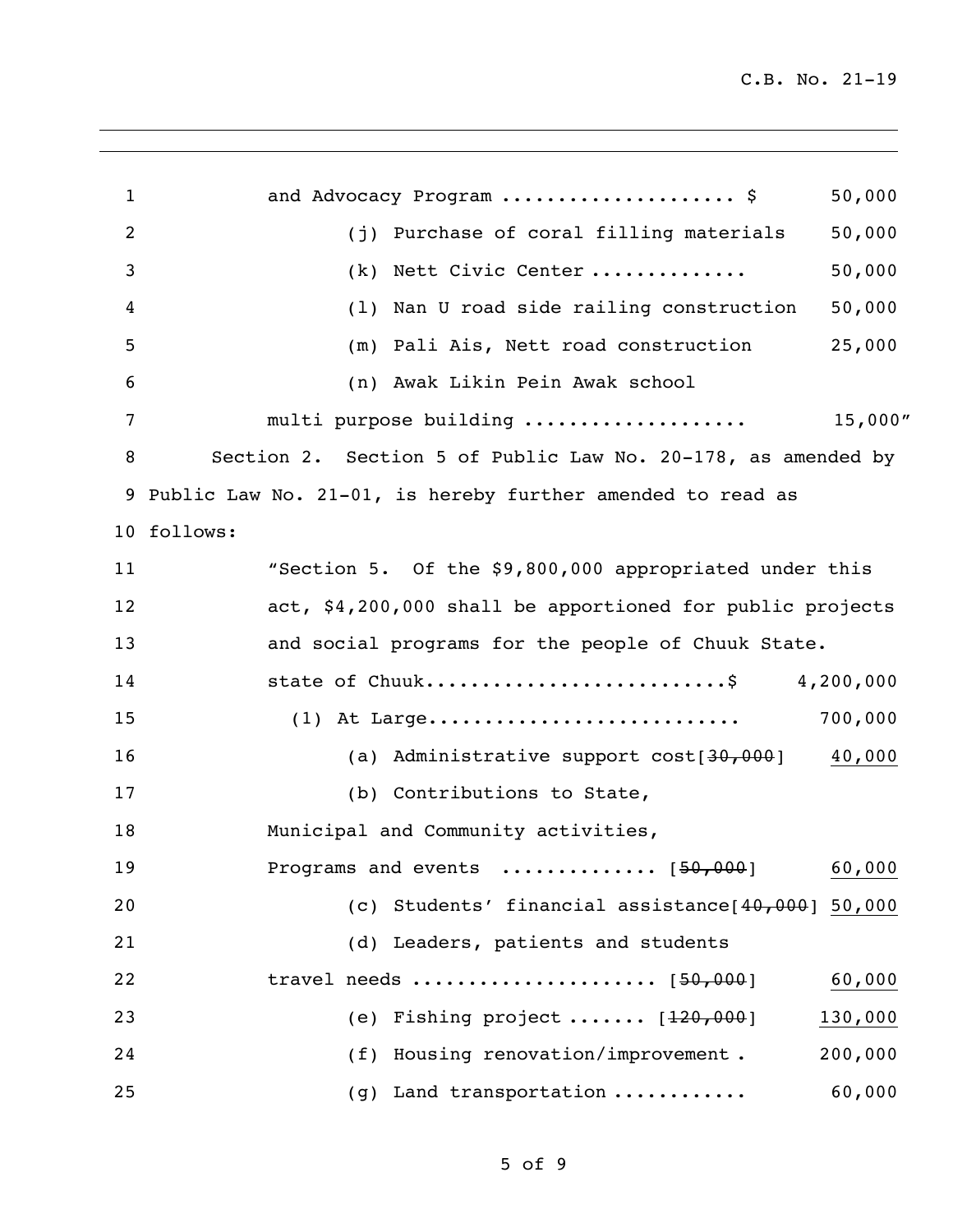| $\mathbf{1}$   | (h) [Disaster relief and recovery                        |
|----------------|----------------------------------------------------------|
| $\overline{2}$ | needs] Governor's office operations and                  |
| 3              | travel needs $\S[150,000]$<br>100,000                    |
| 4              | 700,000<br>(2) Election District No. 1                   |
| 5              | (a) Election District No. 1                              |
| 6              | social program and public projects [640,000]<br>$\bf{0}$ |
| 7              | (b) [Committee] Community Members & Mortlocks            |
| 8              | 60,000<br>Leadership travel needs                        |
| 9              | 40,000<br>(c) Musical instruments $\ldots \ldots \ldots$ |
| 10             | (d) Fishing project<br>60,000                            |
| 11             | (e) Non-Government Organization or Nonprofit             |
| 12             | 50,000<br>Organization or Association subsidy            |
| 13             | (f) Contributions to State, Municipal and                |
| 14             | 50,000<br>Community events, activities and program       |
| 15             | (g) Mortlock Islands Development Authority               |
| 16             | (MIDA) vessel's operation<br>50,000                      |
| 17             | (h) Housing renovation/improvement . 100,000             |
| 18             | (i) Disaster relief program/food security 100,000        |
| 19             | (j) Community Multipurpose buildings                     |
| 20             | construction or renovation<br>50,000                     |
| 21             | 90,000<br>(k) Solar freezers                             |
| 22             | (1) Land Acquisition for public purpose<br>50,000        |
| 23             | 700,000<br>(3) Election District No. 2                   |
| 24             | (a) Housing and Community Hall                           |
| 25             | 240,000<br>rehabilitation                                |
|                |                                                          |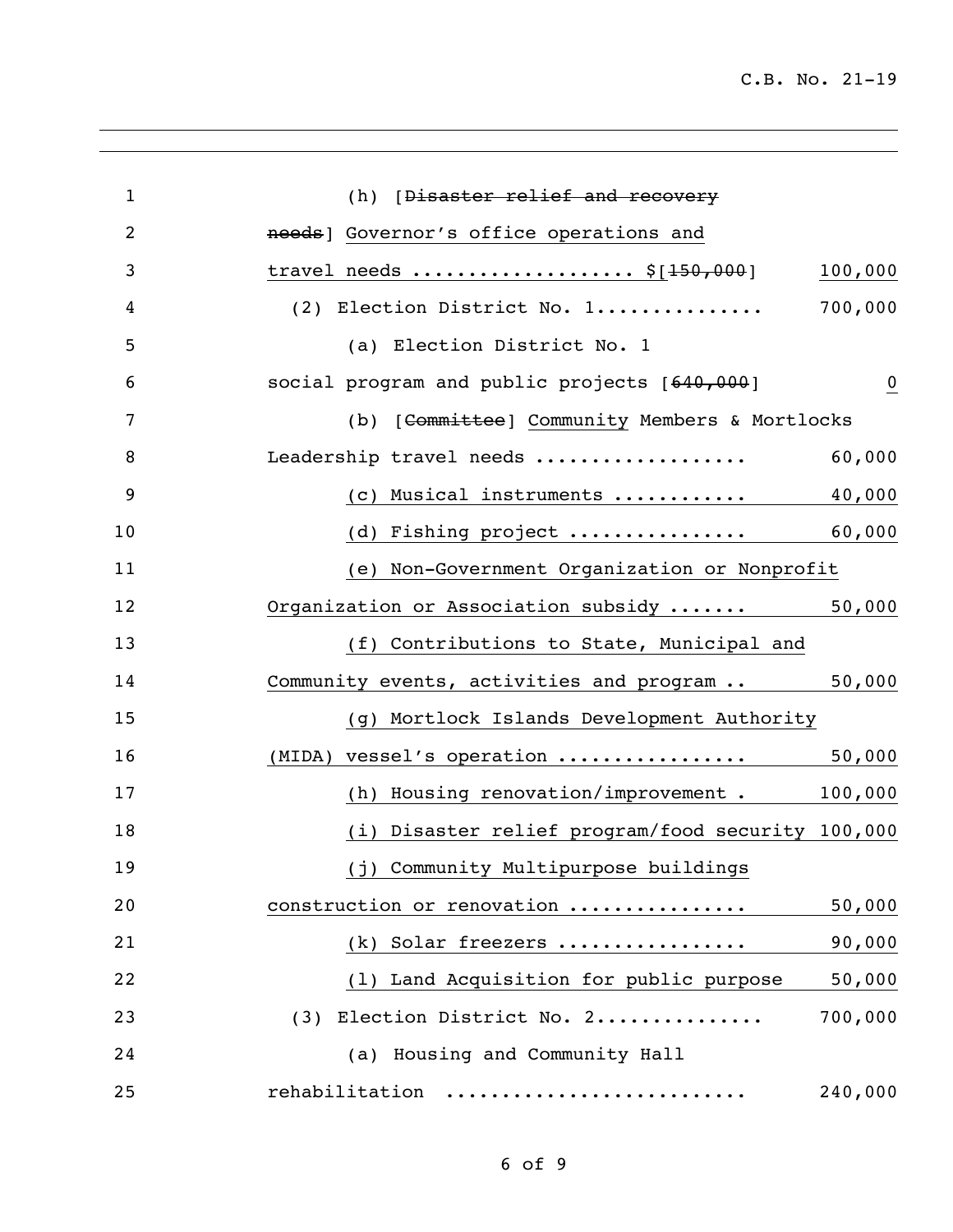| $\mathbf{1}$   | (b) | Food relief program  \$               | 70,000  |
|----------------|-----|---------------------------------------|---------|
| $\overline{2}$ | (c) | Fishing project                       | 70,000  |
| 3              | (d) | Administrative support cost           | 20,000  |
| 4              | (e) | Land Transportation                   | 30,000  |
| 5              | (f) | Water system project                  | 20,000  |
| 6              | (g) | POL/Charters/Freight                  | 10,000  |
| 7              | (h) | Municipal governments subsidy         | 30,000  |
| 8              | (i) | Road improvement                      | 100,000 |
| 9              | (j) | Travel needs                          | 50,000  |
| 10             | (k) | Students financial assistance         | 20,000  |
| 11             | (1) | Sewing project                        | 20,000  |
| 12             | (m) | Youth activities/events/programs      | 20,000  |
| 13             | (4) | Election District No. 3               | 700,000 |
| 14             |     | (a) Housing renovation/community hall |         |
| 15             |     | /multipurpose building                | 150,000 |
| 16             |     | (b) Fishing project $\ldots$          | 100,000 |
| 17             | (c) | Humanitarian assistance               | 100,000 |
| 18             | (d) | Sewing project                        | 40,000  |
| 19             |     | (e) Medical/outreach-travel needs     | 60,000  |
| 20             | (f) | Youths activities/programs/equipment  | 40,000  |
| 21             | (g) | Students financial assistance         | 40,000  |
| 22             | (h) | POL/Charters/Freight                  | 20,000  |
| 23             | (i) | Municipal governments subsidies       | 40,000  |
| 24             | (j) | Land transportation                   | 50,000  |
| 25             | (k) | Expenses for deceased/human remains   | 15,000  |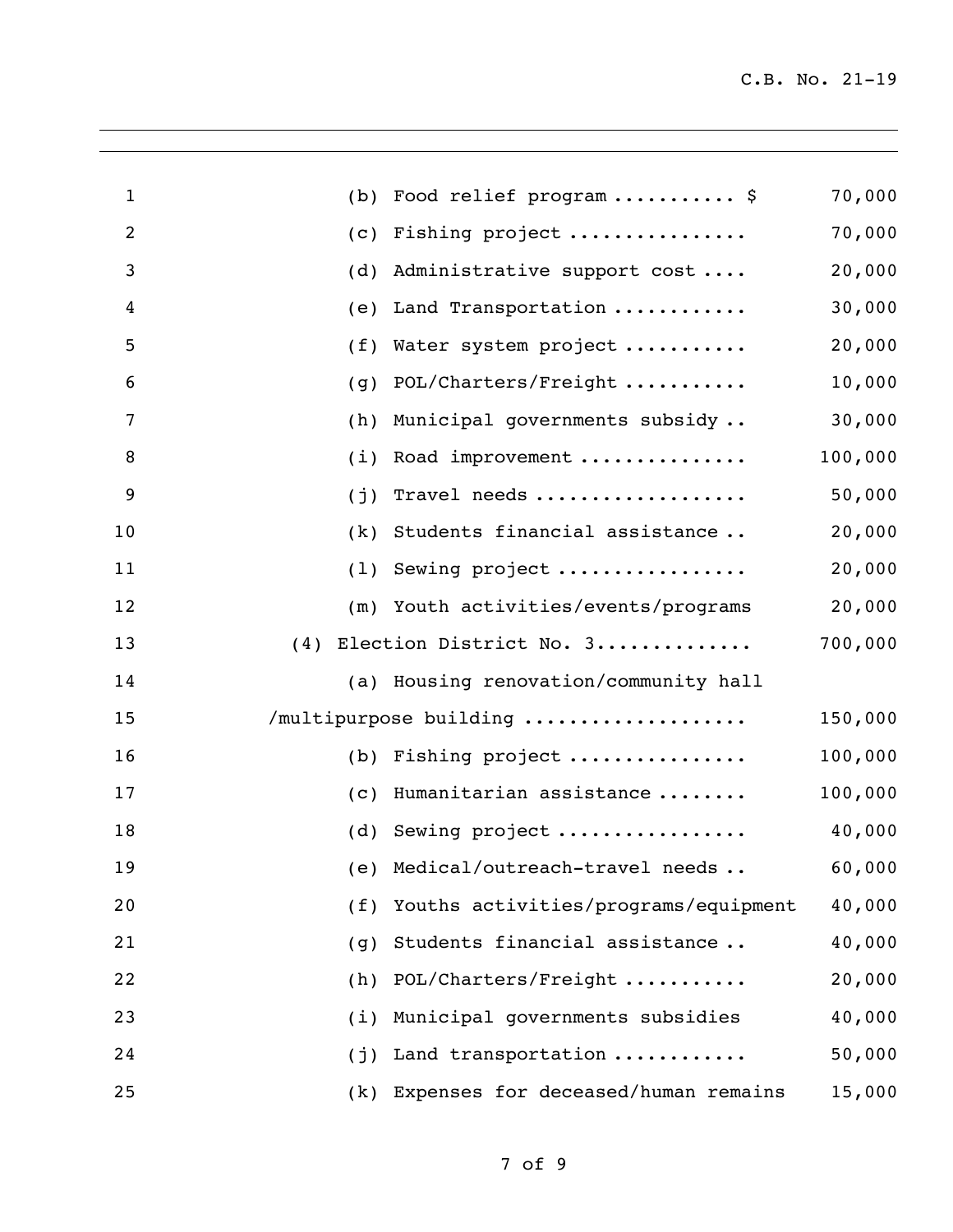| $\mathbf{1}$   | (1)                     | Solar lights/equipment  \$          | 25,000  |
|----------------|-------------------------|-------------------------------------|---------|
| $\overline{2}$ | (m)                     | Purchase of medicine                | 10,000  |
| 3              | (n)                     | Travel needs                        | 10,000  |
| 4              | (5)                     | Election District No. 4             | 700,000 |
| 5              | (a)                     | Fishing project                     | 50,000  |
| 6              | (b)                     | Humanitarian assistance             | 100,000 |
| 7              | (c)                     | Housing renovation/repair           | 100,000 |
| 8              | (d)                     | Water system project                | $-0-$   |
| 9              | (e)                     | Solar freezer                       | 50,000  |
| 10             | (f)                     | FDA administrative cost             | 50,000  |
| 11             | (g)                     | Medical referral and repatriation   |         |
| 12             |                         | of human remains                    | 50,000  |
| 13             | (h)                     | Road improvement                    | 50,000  |
| 14             |                         | (i) Community Outreach and travel   |         |
| 15             |                         |                                     | 100,000 |
| 16             |                         | (j) Foupo Community Hall            | 25,000  |
| 17             | (k)                     | Students financial assistance       | 25,000  |
| 18             |                         | (1) Volleyball team preparation for |         |
| 19             |                         | Pacific Games                       | 20,000  |
| 20             | (m) Disabled and Senior |                                     |         |
| 21             |                         | citizens assistance                 | 20,000  |
| 22             | (n)                     | Inauguration Faichuk Region         | 10,000  |
| 23             | (0)                     | Chuuk Women's Council               | 20,000  |
| 24             | (p)                     | Land transportation                 | 30,000  |
| 25             |                         |                                     |         |